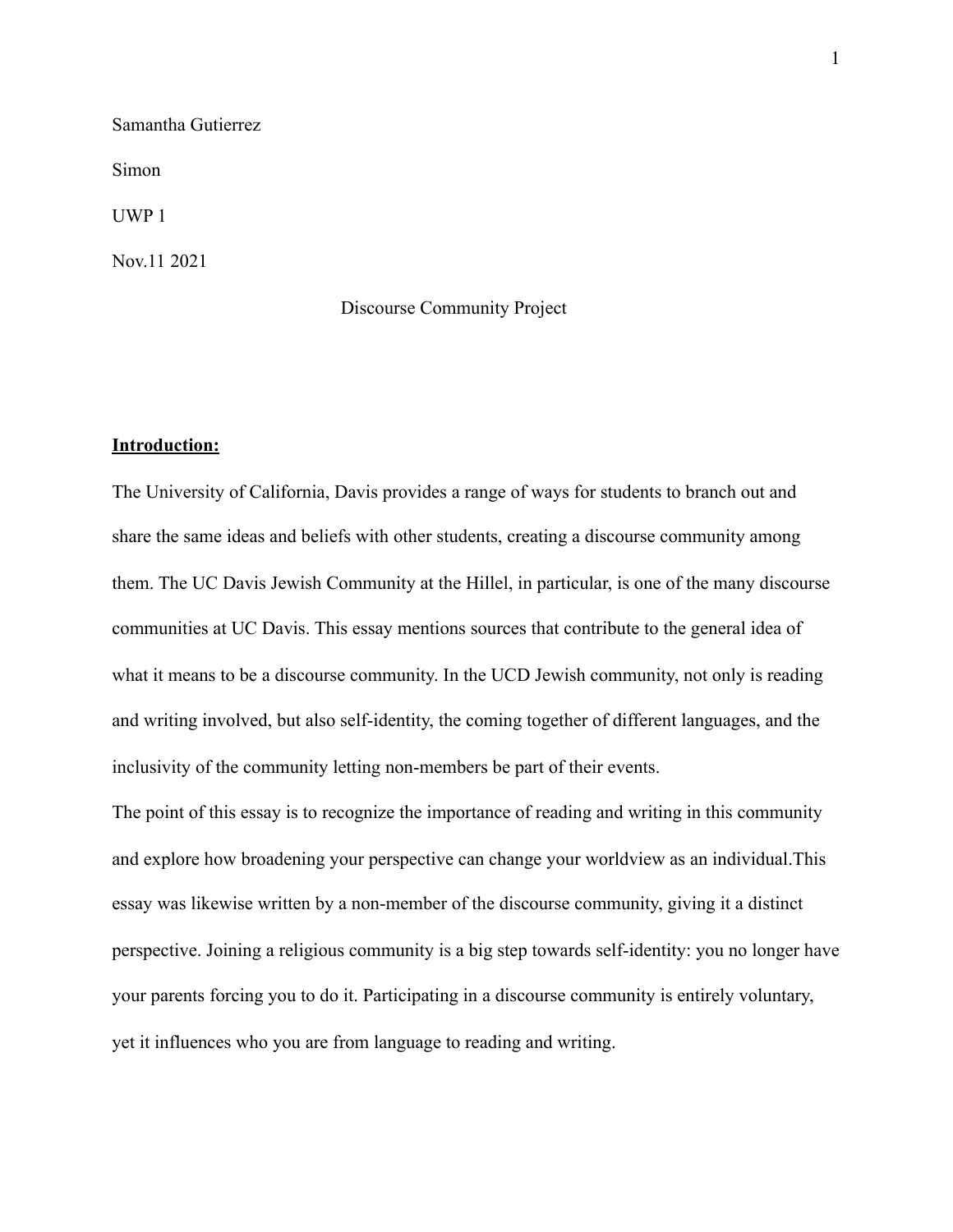## **Background:**

To better understand this essay, there will be reference to the UC Davis Jewish discourse community. A discourse community simply focuses on a group of people who share the same values or goals towards a subject and come together to express those ideas. As *Dan Melzer*  states,"discourse communities can also be transformed by new members who challenge the goals and assumptions and research methods and genre conventions of the community." Although the goals are consistent in the UCD Jewish community, there are evolving ways in which they communicate and share ideas. Discourse communities typically have a medium of communication or places where they meet consistently. In the UCD Jewish discourse community, the app Discord is often used or met on the day of rest often referred to as "shabbat" in this community.

UC Davis offers students the opportunity to meet and learn about Jewish heritage at the Hillel just in downtown Davis, this is typically where the UCD Jewish community meet for shabbat. The Hillel's major goal is to commemorate religious occasions while also embracing anyone who are interested in learning about Jewish education and raising awareness.

## **Methods: Personal Observation & Interviews:**

Through the process of interviews, the purpose of bringing different perspectives gave life to this essay. These interviews consisted of two individuals who are actively part of the UC Davis Jewish community at the Hillel. Although they both contribute to the same community, the approaches to language, reading, and writing differ slightly. One came from a student who has spent their entire life in the Jewish community in general, learning customs and traditions as a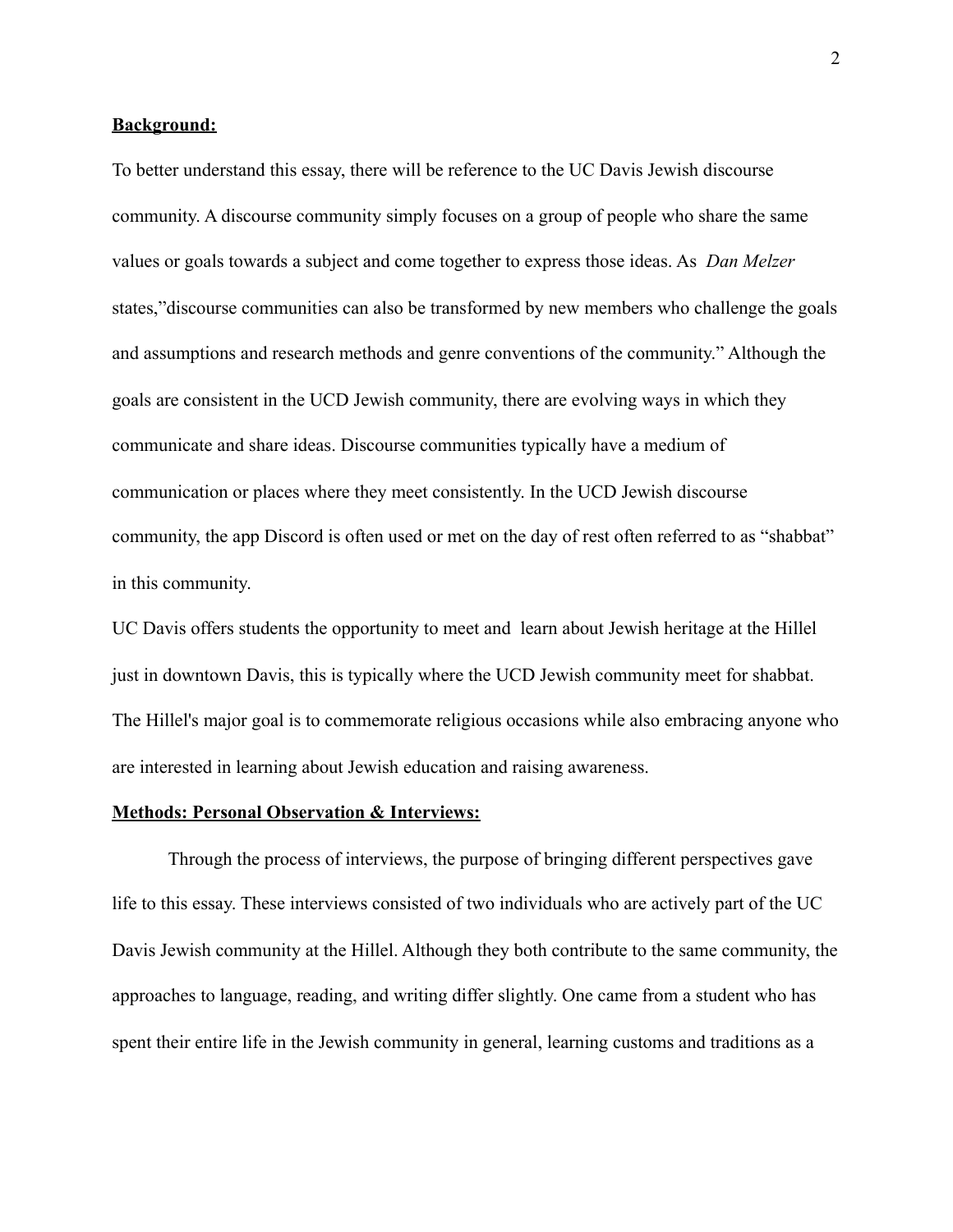child. Because he is now converting, the second person expressed a distinct point of view, describing the influence on his life of the changes in reading and language development. Aside from the interviews, there were also personal observations that were made while attending events like shabbat. These observations only contributed to the results from the interviews and enhanced my ability to better understand the UCD Jewish community.

## **Results and Discussion**

#### Common Goals as a Community

Being a member of the UCD Jewish community does not mean you have to be an expert in Hebrew, know all the prayers, or know every word in the Torah. Given the fact that this community is welcoming to all outsiders, you must convert to become an official member. The process of becoming an official member is also re-explained by the community members who were interviewed. Emily who's been part of the Jewish community in general stated "But the community at Hillel is accepting of everyone who wants to learn. We are open to anyone seeing our services and joining our shabbat dinners." This statement reflects on the idea of inclusivity for those who would like to be also educated. According to the official *Hillel* website "Hillel Educators have a deep knowledge of Judaism… They recognize that for students, grappling with and exploring different points of view while solidifying their identities is an essential part of the college experience." The discourse community's shared purpose is to become educated in both Jewish history and culture, which attracts those who want to understand more about their background and self-identity.

Due to the observations personally made, shabbat is an area to celebrate the "rest day"and the UCD Jewish community come together and eat dinner. As this dinner is filled with young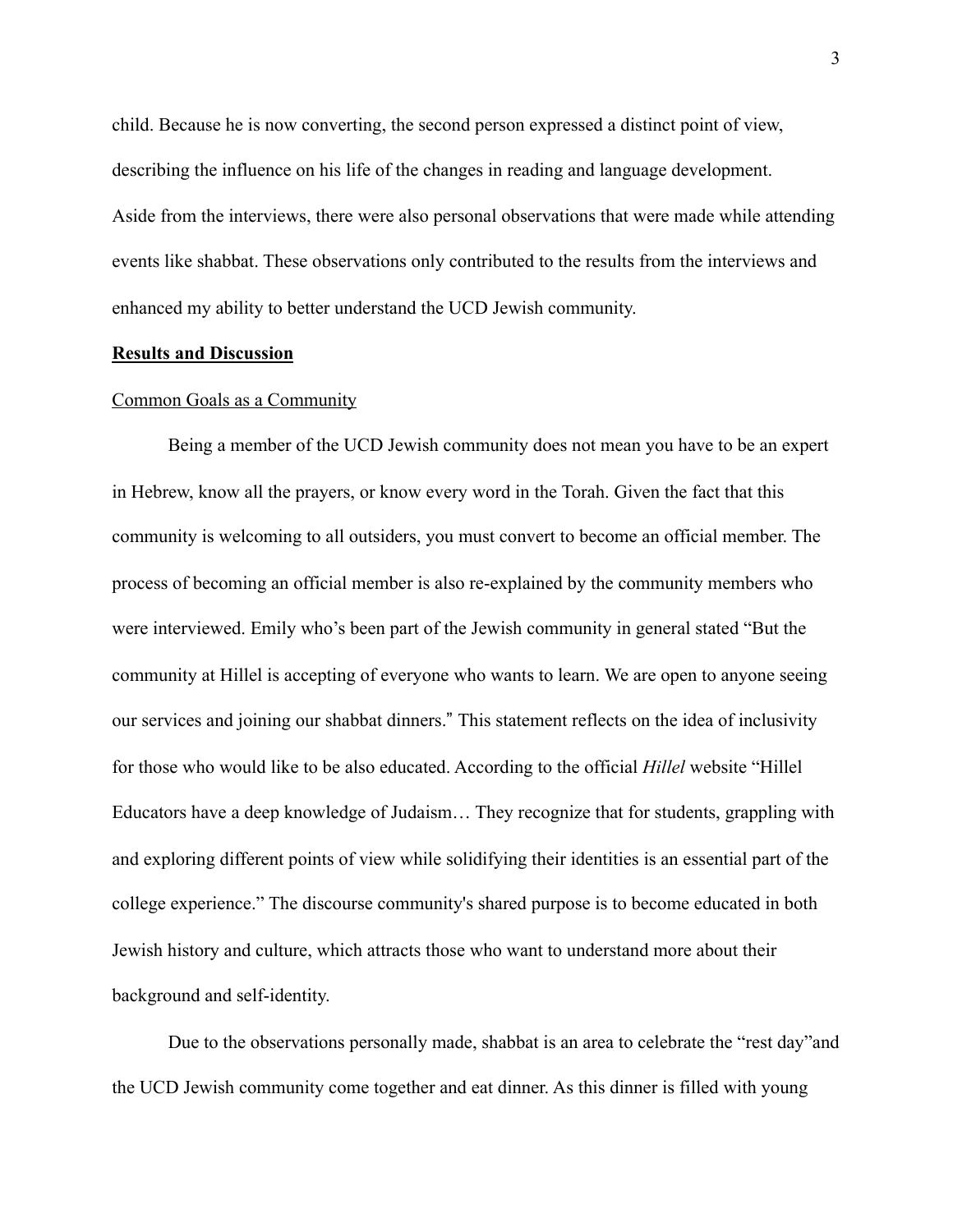adults, activities are incorporated and the point of these activities is to be educated about the history of Judaism. Logan is currently converting to Judaism, states, "we did an Ethiopia theme where we did Ethiopian food and learned about Jewish history there." The objective of themes centered on history is that they all connect to past events that have shaped Judaism over time. Members of this group come from all over the world, and it's a unique method to learn about yourself and the religion's history. The Jewish community at Hillel takes in consideration the learning of every individual and often hands out articles explaining history, for those who'd like to learn more. This incorporated the common goal of educating others about their history and shaping itself as a discourse community. Written from the perspective of a former Jewish college student *Sara E. Rosenblumn* states,"I left home for college and again as a young adult in New York and Houston. These Jewish communities across the country helped me find a sense of meaning and belonging as I adjusted to new chapters in my life." The Hillel at UC Davis has the similar objective as the previous quote of not just explaining Judaism, but also what forms it and how one can self-identify with this community.

## Mechanisms of intercommunication and Participatory Methods

Keeping in contact is an essential part of the UCD Discourse community and through the Discord app they communicate and remind each other of days where there are services and shabbat. Aside from celebration, they offer members the opportunity to volunteer mostly to help make the dinner for shabbat.

It is very well known in the UCD community at Hillel that they will always see each other at shabbat Friday evenings which could be considered their method of in person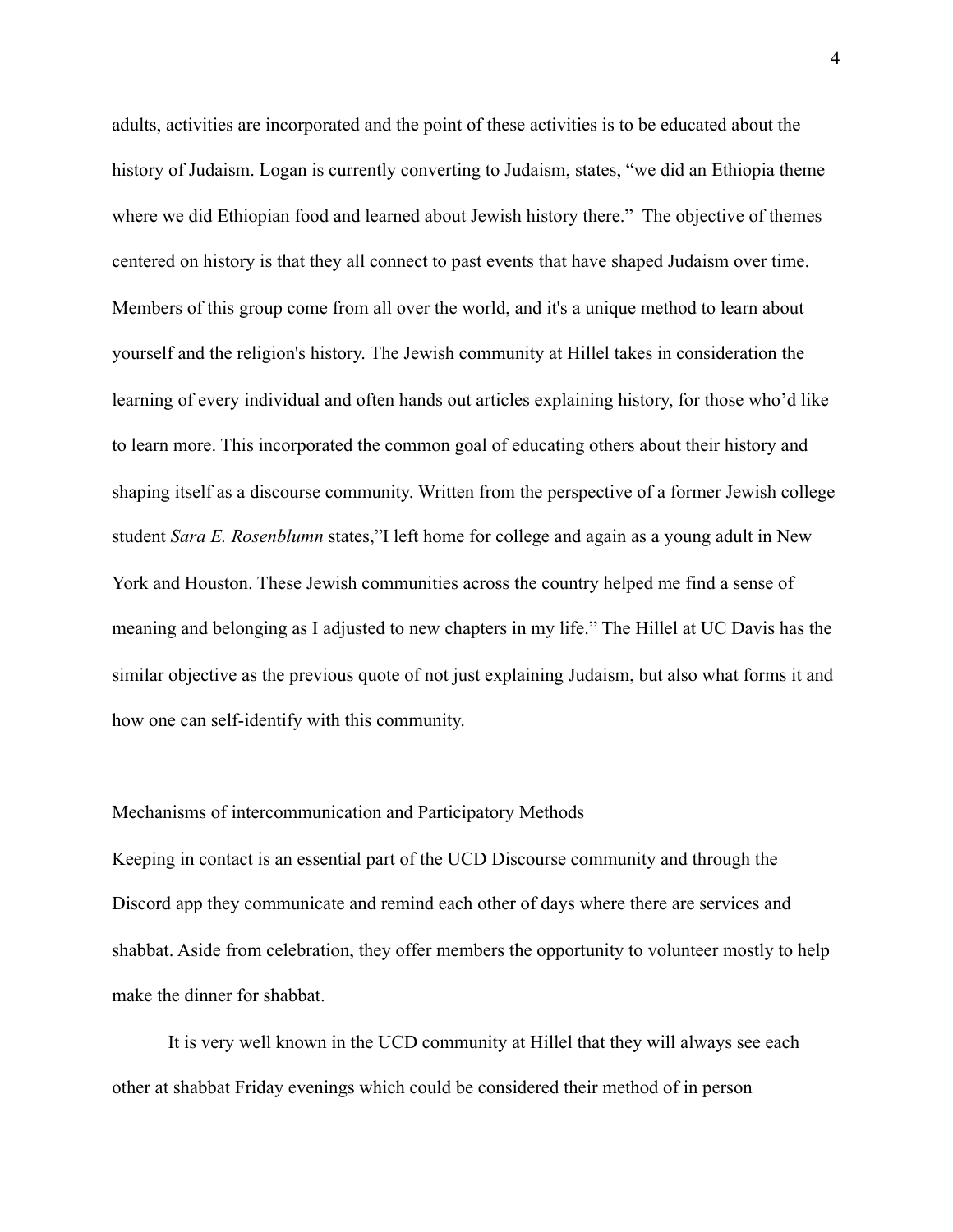communication. In my observations, I could conclude that there are many unique customs and prayers said at shabbat and it is also a great opportunity to socialize at shabbat and learn from other students and older experienced individuals who take the opportunity to come and educate the community. The article "Shabbot in the Community" also states "Shabbat may be an opportunity for nuclear families to spend time together, it is also a chance to enjoy the company of extended



family and community in a relaxed atmosphere." This quote incorporates the idea of consistent communication among the UCD Jewish community and adds to sense of belonging you feel within the community. With the idea of belonging, *Rosenblum* states, "relationships formed at the school have helped me associate this experience with deep community connections and a positive Jewish identity." Shabbat, for example, requires reading or language skills because there are prayers to read or say which only members know about and make an impact in someones sense of belonging.. Everyone in the community is brought together to interact, but only those who are familiar with prayers and Hebrew terminology will truly comprehend the true meaning.

### Literature and Self-Identity

Literature takes its form in various ways in the UCD Jewish community at Hillel. There is a significance in the Hebrew language in the UCD Jewish community; it takes form in prayers, and certain pieces of literature. It is a continuous legacy. Although learning Hebrew is a fundamental tool, the majority of the UCD Jewish community members don't have the extensive opportunity to fully learn. Emily states in the interview "There is the chance to read the Romanized version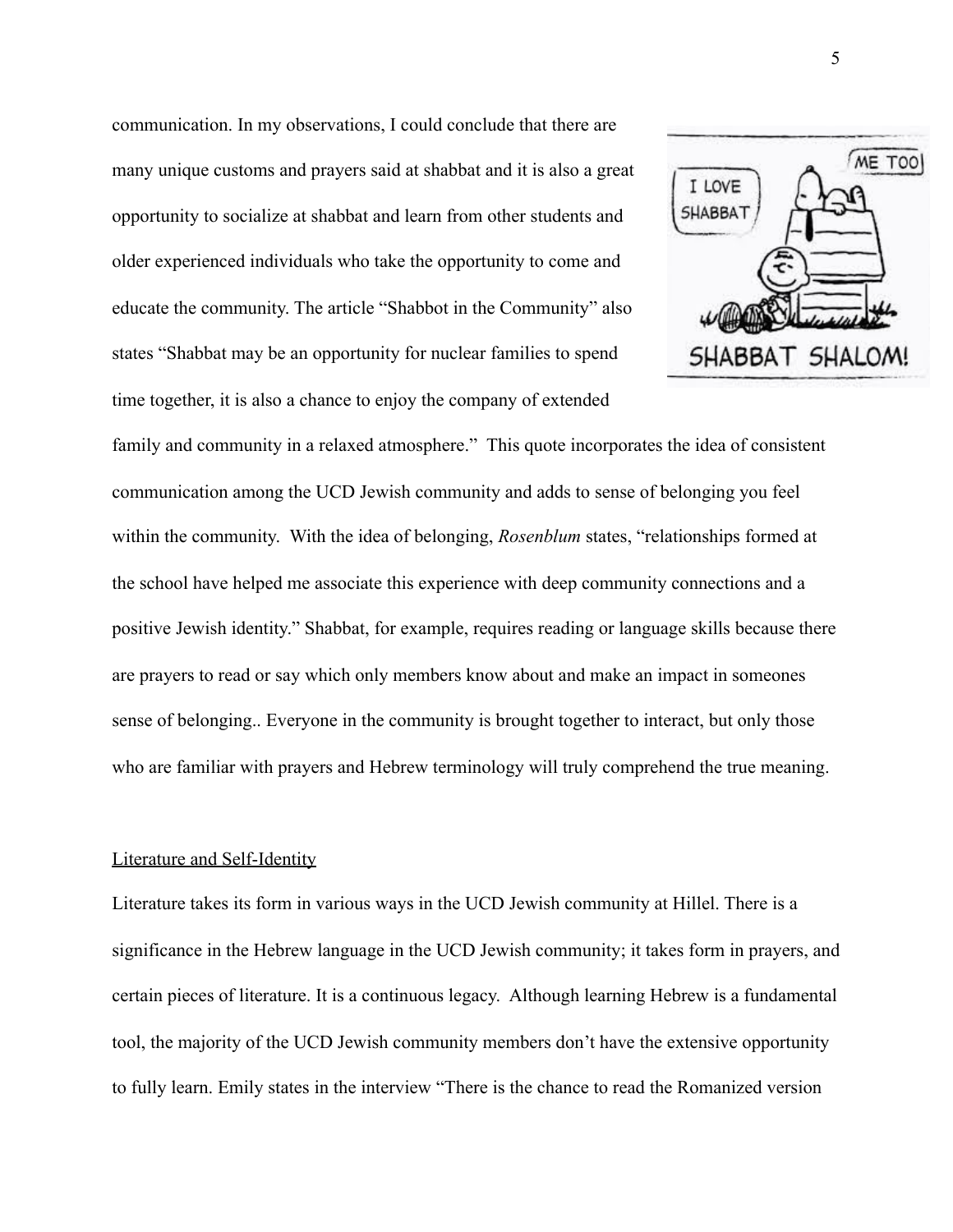of prayers which still pronounces words in Hebrew but with English words. Some people pray in English but I prefer Hebrew because it makes me feel connected to the community." It is not just knowing the language that makes Emily prefer reading Hebrew but the bond behind every word. One can view the way reading Hebrew could shape the community as a whole when it comes to feeling a personal connection. It can be seen that preferring Hebrew for Emily was a choice that contributes to her self-identity. An individual making the choice to connect with language that makes her have a much deeper tie with her religion. An article from the *Jerusalem Post* states "Hebrew is a fundamental heirloom that serves as an essential tool to unlock a textual tradition that spans more than three millennia: a linguistic bridge between Jews". The use of the word "bridge" is a representation of how the majority of the community members interpret the process of learning Hebrew because they are connected with each other.

 In the UCD Jewish community having a more than basic understanding of Hebrew is optional, but it contributes with your self-identity. In an interview with Logan, who is converting was asked how his perspective of reading and writing changed through the process. Conversion itself is an extensive process that can take up to years, where knowledge and full commitment is required of an individual to be fully considered part of the commitment. Logan answered "I could say several terms in Hebrew. I am currently converting and taking Hebrew school so it is beginning to be a huge part of my life. I mostly take it to feel a sense of belonging." Hebrew is beginning to shape Logan's experience as a converting Jewish member therefore enhancing that connection with the UCD Jewish community.This statement contributes to the idea of finding yourself. According to *NAMI,"* Religion gives people something to believe in, provides a sense of structure and typically offers a group of people to connect with over similar beliefs"This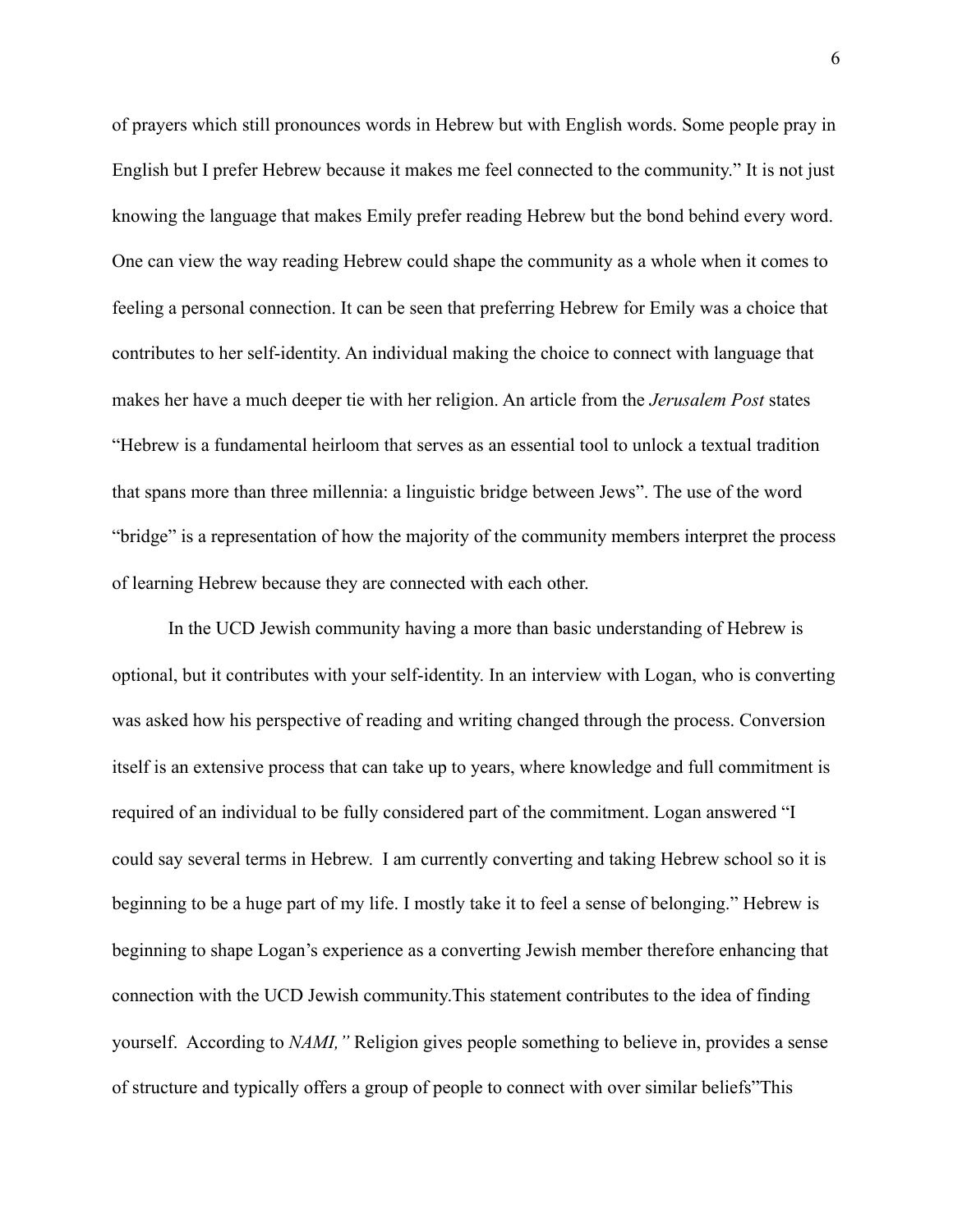statement contributes to the idea of finding yourself, and also making that connecting with others in your discourse community.

# **Conclusion**

It can be concluded that the UC Davis Jewish Community has an impact on young adult members who are finding themselves as well as those who want to learn more about the religion and culture. Cultural celebrations bring this discourse community together.Their inclusiveness aims to educate and welcome others. Members are shaped in a variety of ways by both spoken and written Hebrew, which allows them to connect with other members and discover who they are. It can be said that Hebrew takes a part in the identity of this discourse community as the article from *Pew Research Center States"* It revived Hebrew as a language of poetry and literature, which reflected the reformers' appreciation of their Jewish religious heritage."The UC Davis Jewish discourse community is a reflection of this quote as reading and writing in Hebrew takes a place in educating themselves of their heritage and religion itself.